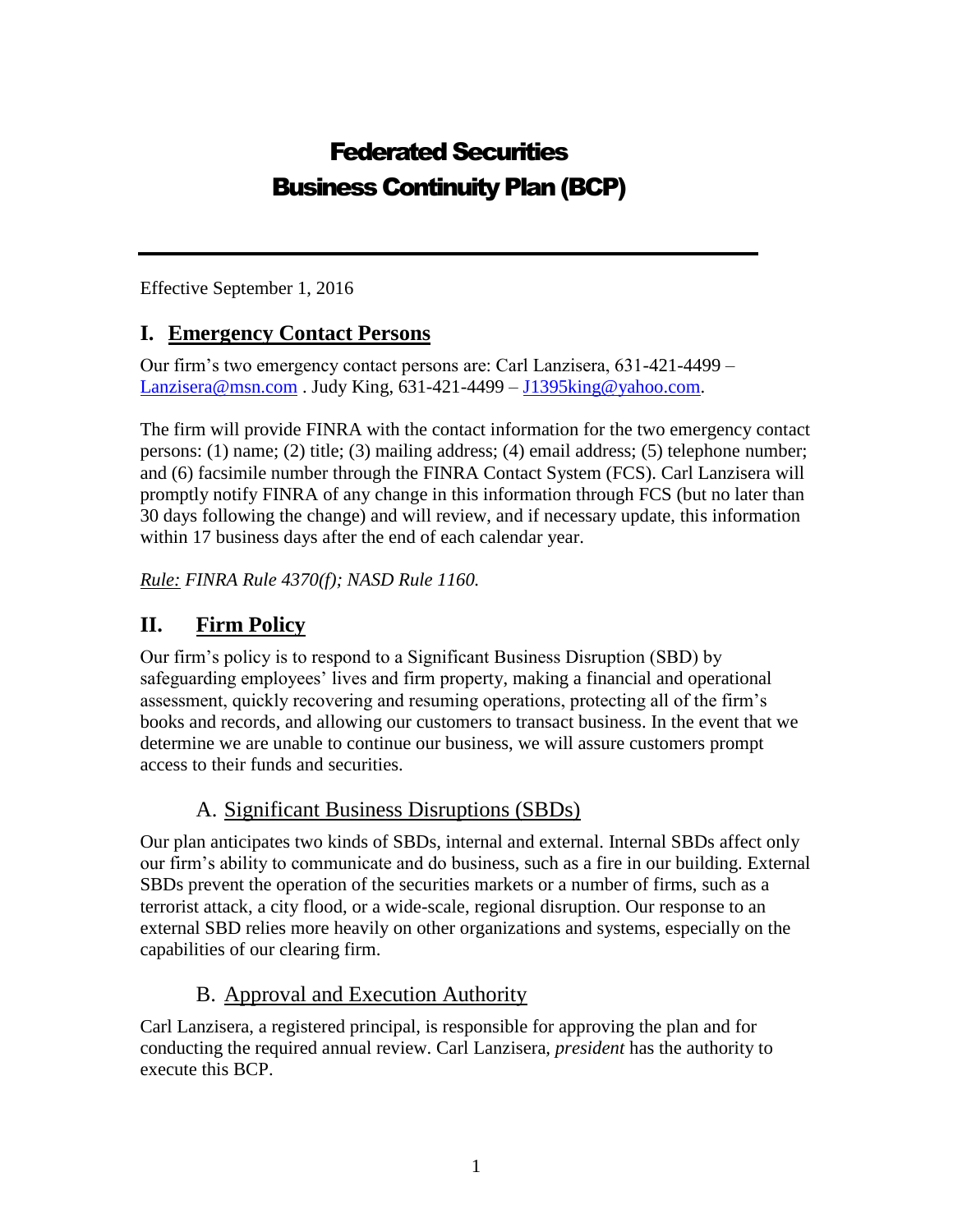### C. Plan Location and Access

Our firm will maintain copies of its BCP plan and the annual reviews, and the changes that have been made to it for inspection. An electronic copy of our plan is located in the document file and folder name is Business Continuity Plan.

*Rule: FINRA Rule 4370(b), (d) and (e).*

## **III. Business Description**

Our firm conducts business in equity, fixed income. Our firm is an introducing firm and does not perform any type of clearing function for itself or others. Furthermore, we do not hold customer funds or securities. We accept and enter orders. All transactions are sent to our clearing firm, which executes our orders, compares them, allocates them, clears and settles them. Our clearing firm also maintains our customers' accounts, can grant customers access to them, and delivers funds and securities. Our firm services only retail customers. We do not engage in any private placements.

Our clearing firm is RBC Correspondent Services, 510 Market Ave.; Minneapolis, MN 55402-1106. P- 800-949-0242, opt 1, *[www.rbc.cs.com](http://www.rbc.cs.com/)* and our contact person at that clearing firm is Nicholas De Gidio, P- 612-371-2839. [Nicholas.degidio@rbc.com](mailto:Nicholas.degidio@rbc.com) Our clearing firm has also given us the following alternative contact in the event it cannot be reached: Greg Plifka,  $60$  South  $6<sup>th</sup>$  St P18, Minneapolis, MN, 55402 P-888-524-9800, [greg.plifka@rbc.com.](mailto:greg.plifka@rbc.com)

Office Locations

### A. Office Location #1

Our Location #1 Office is located at 680 Park Ave, Huntington NY 11743. Its main telephone number is 631-421-4499. Our employees may travel to that office by means of *car, subway, train*. We engage in order taking and entry at this location.

### **V. Alternative Physical Location(s) of Employees**

In the event of an SBD, we will move our staff from affected office(s) to the closest of our unaffected office location(s). If none of our other office locations is available to receive those staff, we will advise the employee to stay home and we will service the customers from our main office located at 680 Park Ave. Huntington NY. 11743 or other designated emergency location.

*Rule: FINRA Rule 4370(c)(6).*

### **VI. Customers' Access to Funds and Securities**

Our firm does not maintain custody of customers' funds or securities, which are maintained at our clearing firm, RBC Correspondent Services. In the event of an internal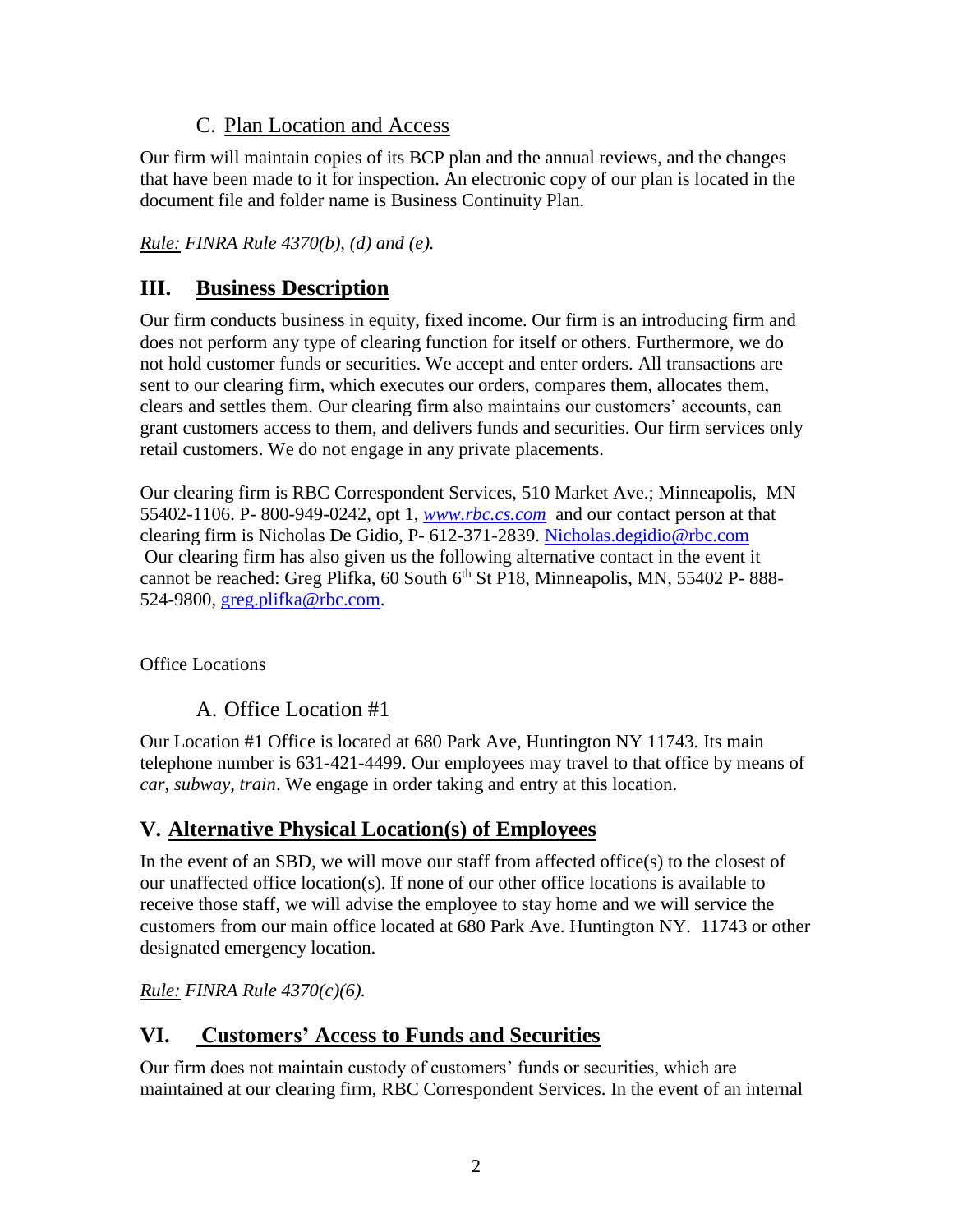or external SBD, if telephone service is available, our registered persons will take customer orders or instructions and contact our clearing firm on their behalf, and if our Web access is available, our firm will post on our website that customers may access their funds and securities by contacting Carl Lanzisera, P- 631-421-4499. The firm will make this information available to customers through its disclosure policy.

If SIPC determines that we are unable to meet our obligations to our customers or if our liabilities exceed our assets in violation of Securities Exchange Act Rule 15c3-1, SIPC may seek to appoint a trustee to disburse our assets to customers. We will assist SIPC and the trustee by providing our books and records identifying customer accounts subject to SIPC regulation.

*Rules: FINRA Rule 4370(a);* Securities Exchange Act Rule 15c3-1; *see also* 15 U.S.C. § 78eee.

## **VII. Data Back-Up and Recovery (Hard Copy and Electronic)**

Our firm maintains its primary hard copy books and records and its electronic records at 680 Park Ave. Huntington, NY 11743. Carl Lanzisera*, President, 631-421-4499* is responsible for the maintenance of these books and records. Our firm maintains the following document types and forms that are not transmitted to our clearing firm: order tickets, new account information, checks received and forwarded records, securities received and delivered blotter, trial balances, balance sheets and net capital computing.

Our firm maintains some back-up books and records at the office of Narwrock Smith, (Independent Public Accountant), 290 Broad Hollow Rd, Melville, NY. These records are electronic.

The firm backs up its electronic records daily, on the hour by online cloud backup, standard formatting, uses SFL and blowfish technologies, and keeps a copy at Carbonite Headquarters. These records are electronic. Carbonite, corporate headquarters at 877- 334-0493 is responsible for the maintenance of these back-up books and records.

In the event of an internal or external SBD that causes the loss of our paper records, we will physically recover them from our back-up site. If our primary site is inoperable, we will continue operations from our back-up site or an alternate location. For the loss of electronic records, we will either physically recover the storage media or electronically recover data from our back-up site, or, if our primary site is inoperable, continue operations from our back-up site or an alternate location.

*Rule: FINRA Rule 4370(c)(1).*

## *VIII.* **Financial and Operational Assessments***.*

A. Operational Risk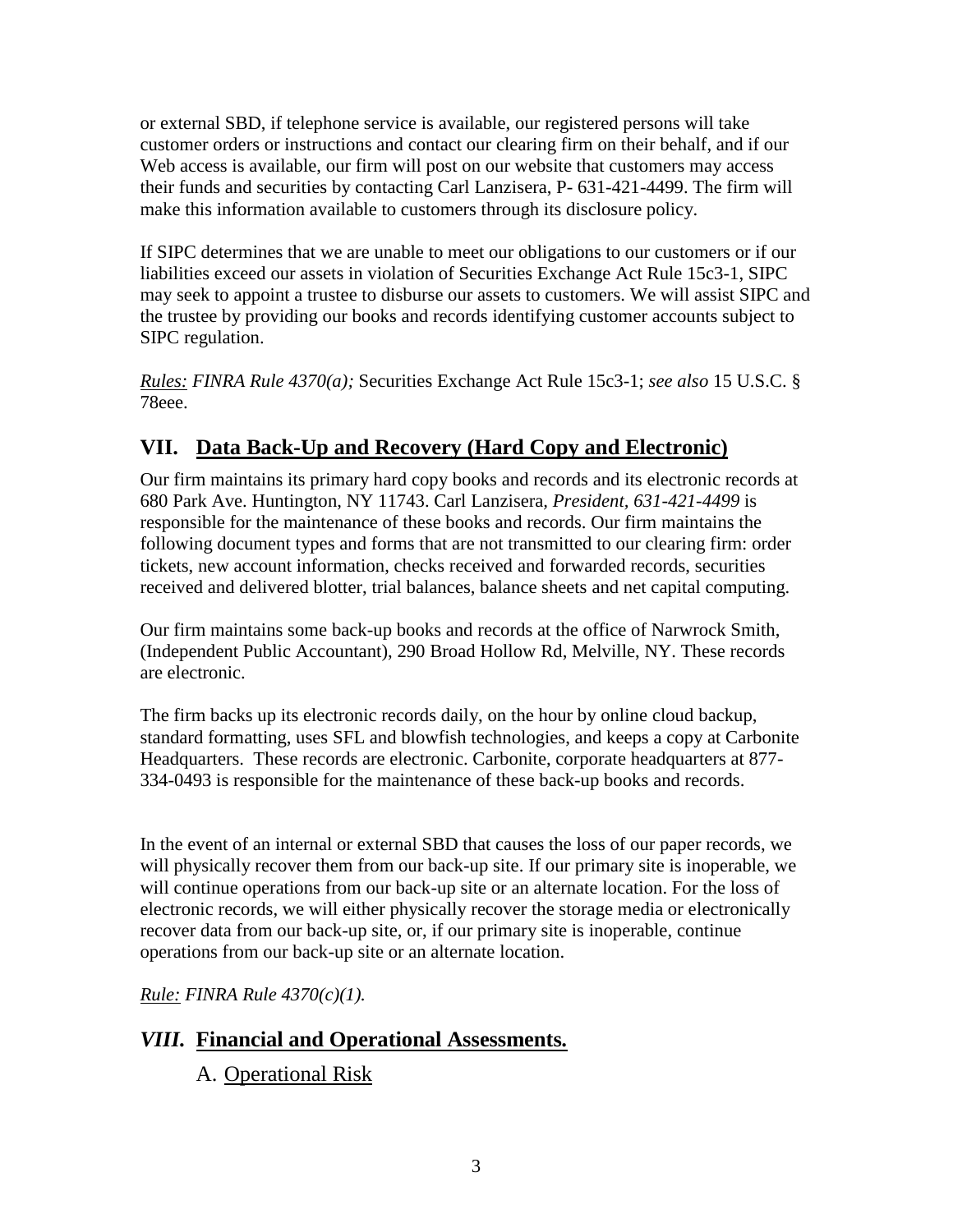In the event of an SBD, we will immediately identify what means will permit us to communicate with our customers, employees, critical business constituents, critical banks, critical counter-parties and regulators. Although the effects of an SBD will determine the means of alternative communication, the communication options we will employ will include *telephone voice mail, secure email*. In addition, we will retrieve our key activity records as described in the section above, Data Back-Up and Recovery (Hard Copy and Electronic).

*Rules: FINRA Rules 4370(c)(3),(c)(4), (c)(5), (c)(7), (c)(9 & (g)(2)).*

### B. Financial and Credit Risk

In the event of an SBD, we will determine the value and liquidity of our investments and other assets to evaluate our ability to continue to fund our operations and remain in capital compliance. We will contact our clearing firm, critical banks and investors to apprise them of our financial status. If we determine that we may be unable to meet our obligations to those counter-parties or otherwise continue to fund our operations, we will request additional financing from our bank or other credit sources to fulfill our obligations to our customers and clients. If we cannot remedy a capital deficiency, we will file appropriate notices with our regulators and immediately take appropriate steps, including temporarily ceasing to conduct a securities business, if appropriate.

*Rules: FINRA Rules 4370(c)(3), (c)(8) & (g)(2).*

## **IX. Mission Critical Systems**

Our firm's "mission critical systems" are those that ensure prompt and accurate processing of securities transactions, including order taking, entry, execution, comparison, allocation, clearance and settlement of securities transactions, the maintenance of customer accounts, access to customer accounts and the delivery of funds and securities. More specifically, these systems include: access to clearing firm's records.

We have primary responsibility for establishing and maintaining our business relationships with our customers and have sole responsibility for our mission critical functions of order taking. Our clearing firm provides, through contract, the execution, comparison, allocation, clearance and settlement of securities transactions, maintenance of customer accounts, access to customer accounts and the delivery of funds and securities.

Our clearing firm contract provides that our clearing firm will maintain a business continuity plan and the capacity to execute that plan. Our clearing firm represents that it will advise us of any material changes to its plan that might affect our ability to maintain our business. In the event our clearing firm executes its plan, it represents that it will notify us of such execution and provide us equal access to services as its other customers. If we reasonably determine that our clearing firm has not or cannot put its plan in place quickly enough to meet our needs, or is otherwise unable to provide access to such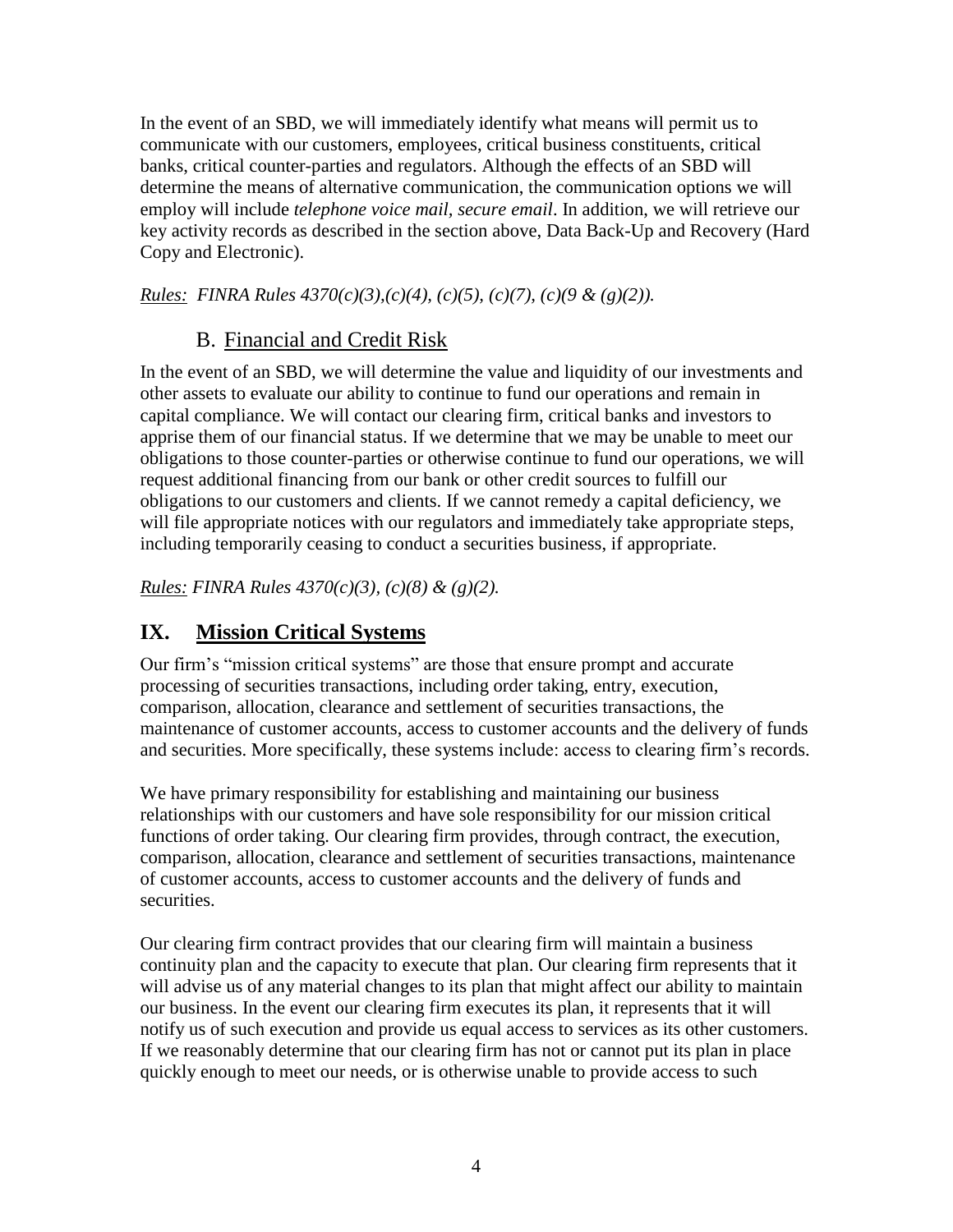services, our clearing firm represents that it will assist us in seeking services from an alternative source.

Our clearing firm represents that it backs up our records at a remote site. Our clearing firm represents that it operates a back-up operating facility in a geographically separate area with the capability to conduct the same volume of business as its primary site. Our clearing firm has also confirmed the effectiveness of its back-up arrangements to recover from a wide scale disruption by testing, and it has confirmed that it tests its back-up arrangements throughout the year*.* 

Recovery-time objectives provide concrete goals to plan for and test against. They are not, however, hard and fast deadlines that must be met in every emergency situation, and various external factors surrounding a disruption, such as time of day, scope of disruption and status of critical infrastructure—particularly telecommunications—can affect actual recovery times. Recovery refers to the restoration of clearing and settlement activities after a wide-scale disruption; resumption refers to the capacity to accept and process new transactions and payments after a wide-scale disruption. Our clearing firm has the following SBD recovery time and resumption objectives: recovery time period throughout the year*;* and resumption time throughout the year.

Carl Lanzisera will periodically review our clearing firm's capabilities to perform the mission critical functions the clearing firm has contracted to perform for our firm.

### A. Our Firm's Mission Critical Systems

#### **1. Order Taking**

Currently, our firm receives orders from customers via *telephone, in-person visits by the customer*. During an SBD, either internal or external, we will continue to take orders through any of these methods that are available and reliable, and in addition, as communications permit, we will inform our customers when communications become available to tell them what alternatives they have to send their orders to us. Customers will be informed of alternatives by direct telephone contact if possible. If necessary, we will advise our customers to place orders directly with our clearing firm at RBC Correspondent Services, Executive Services P- 866-861-3564.

#### **2. Order Entry**

Currently, our firm enters orders by recording them on paper and electronically and sending them to our clearing firm electronically or telephonically.

In the event of an internal SBD, we will enter and send records to our clearing firm by the fastest alternative means available, which include Federal Express overnight mail. In the event of an external SBD, we will maintain the order in electronic or paper format, and deliver the order to the clearing firm by the fastest means available when it resumes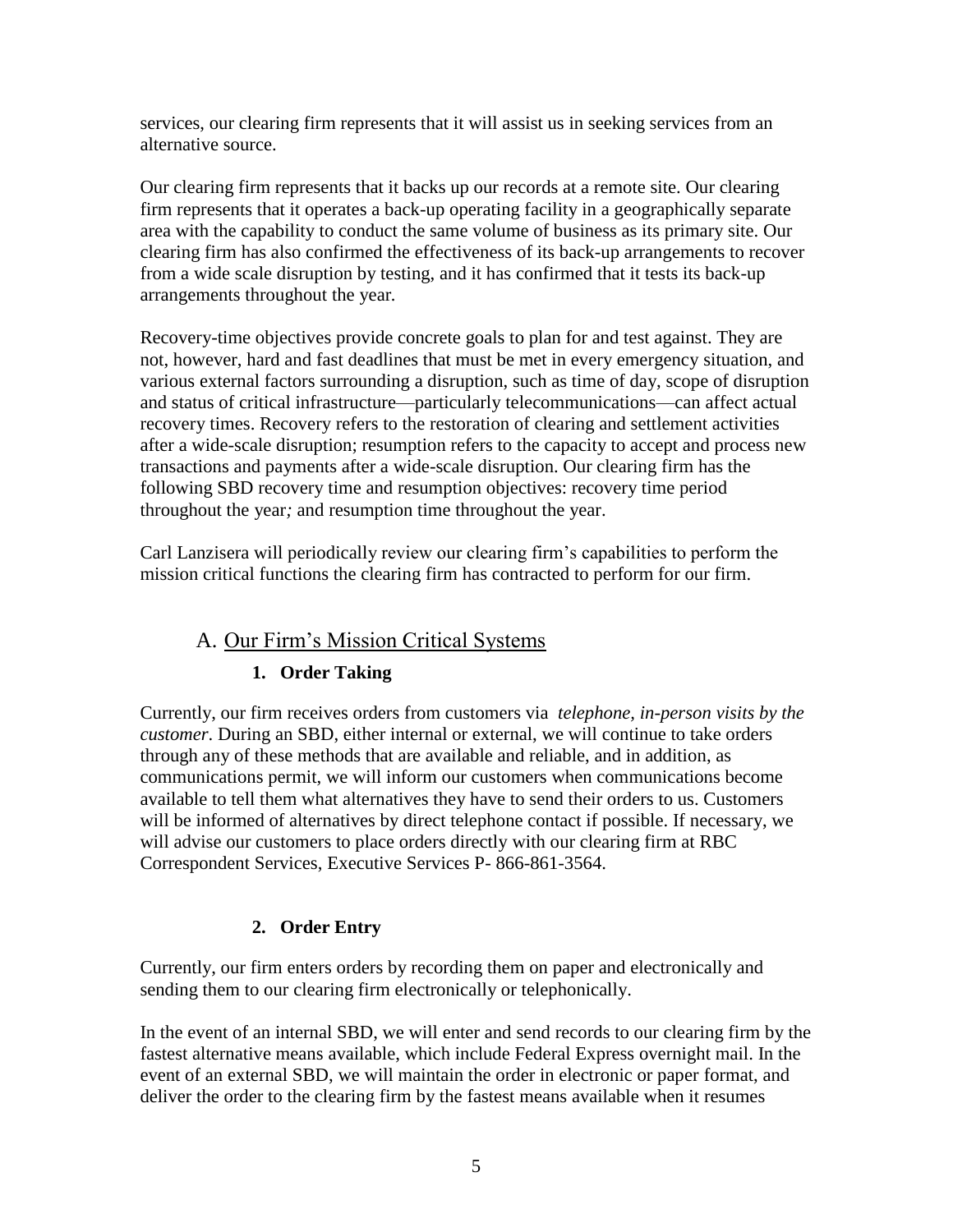operations. In addition, during an internal SBD, we may need to refer our customers to deal directly with our clearing firm for order entry.

#### **3. Order Execution**

We currently execute orders by entering customer orders onto the RBC website. In the event of an internal SBD, we would use one of 3 telephone systems. In the event of an external SBD, we would instruct the customer to call RBC Directly.

#### **4. Other Services Currently Provided to Customers**

#### B. Mission Critical Systems Provided by Our Clearing Firm

Our firm relies, by contract, on our clearing firm to provide order execution, order comparison, order allocation, customer account maintenance and/or access and delivery of funds and securities.

*Rules: FINRA Rules 3510(c)(2) & (g)(1).*

### **X. Alternate Communications Between the Firm and Customers, Employees, and Regulators**

#### A. Customers

We now communicate with our customers using *the telephone, email, fax, U.S. mail and in-person visits at our firm*. In the event of an SBD, we will assess which means of communication are still available to us, and use the means closest in speed and form (written or oral) to the means that we have used in the past to communicate with the other party. For example, if we have communicated with a party by email but the Internet is unavailable, we will call them on the telephone and follow up where a record is needed with paper copy in the U.S. mail.

*Rule: FINRA Rule 4370(c)(4).*

### B. Employees

We now communicate with our employees using *telephone, email, and in person, etc*. In the event of an SBD, we will assess which means of communication are still available to us, and use the means closest in speed and form (written or oral) to the means that we have used in the past to communicate with the other party. We will also employ a call tree so that senior management can reach all employees quickly during an SBD. The call tree includes all staff home and office phone numbers. We have identified persons, noted below, who live near each other and may reach each other in person: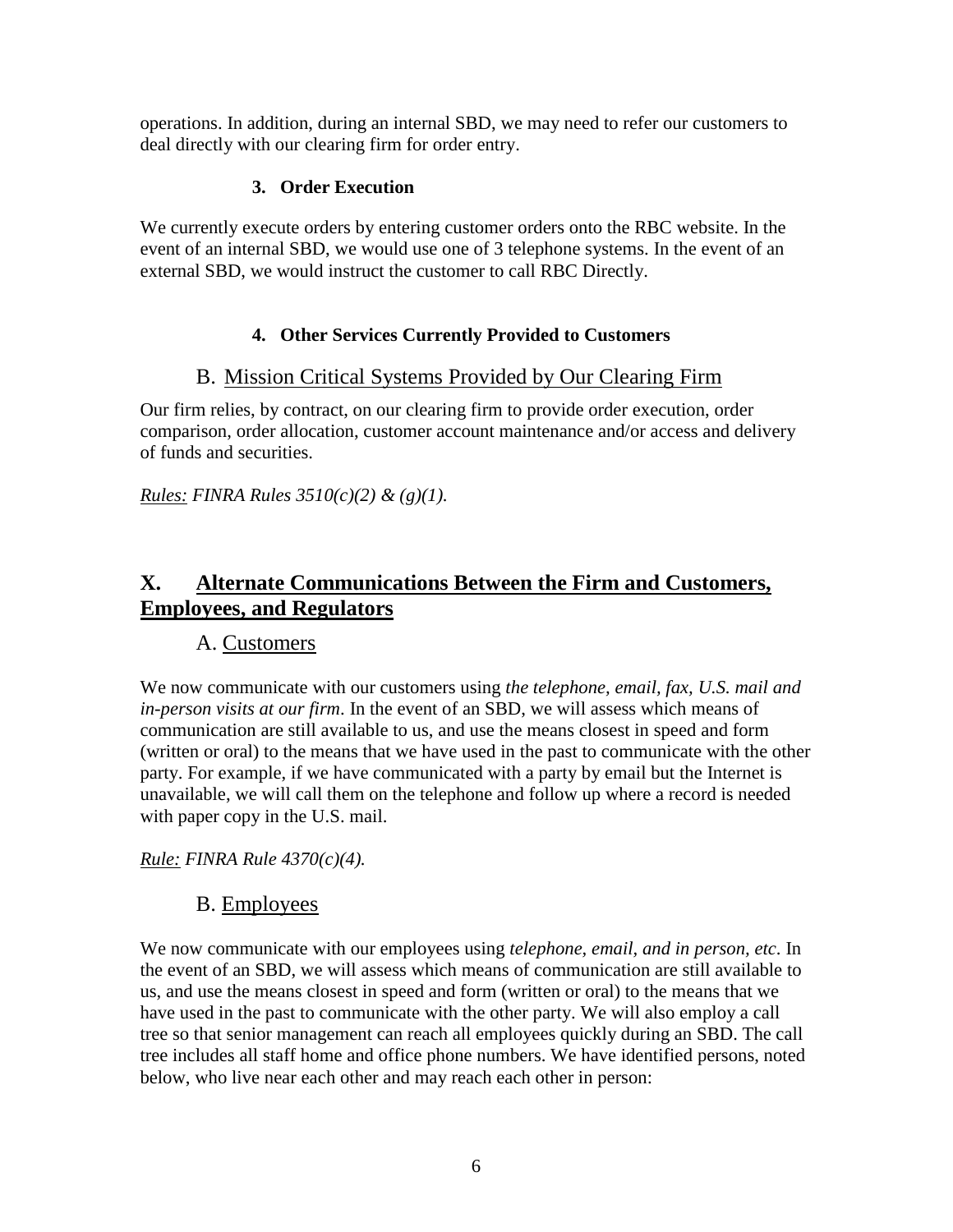The person to invoke use of the call tree is: Carl Lanzisera

| <b>Caller</b>  | <b>Call Recipients</b>                      |  |
|----------------|---------------------------------------------|--|
| Carl Lanzisera | <b>SEE ATTACHED LIST- Updated Regularly</b> |  |

#### C. Regulators

We are currently members of the following self-regulatory organizations (SROs), and are also regulated by: *SEC.FINRA and state security regulators for: see attached list (Updated Annually).* We communicate with our regulators using *telephone, email, fax, U.S. mail.* In the event of an SBD, we will assess which means of communication are still available to us, and use the means closest in speed and form (written or oral) to the means that we have used in the past to communicate with the other party.

### *XI.* **Critical Business Constituents, Banks, and Counter-Parties**

#### A. Business constituents

We have contacted our critical business constituents (businesses with which we have an ongoing commercial relationship in support of our operating activities, such as vendors providing us critical services), and determined the extent to which we can continue our business relationship with them in light of the internal or external SBD. We will quickly establish alternative arrangements if a business constituent can no longer provide the needed goods or services when we need them because of a SBD to them or our firm

#### *Rule: FINRA Rule 4370(c) (7)*

#### B. Banks

We have contacted our banks and lenders to determine if they can continue to provide the financing that we will need in light of the internal or external SBD. The bank maintaining our operating account is: Chase*,55w Jericho Tpke. Huntington Station, NY 11746, 631- 549-3927.* If our banks and other lenders are unable to provide the financing, we will seek alternative financing immediately from: N/A.

*Rules: FINRA Rule 4370(c)(7).*

### C. Counter-Parties

We have contacted our critical counterparties, such as other broker-dealers or institutional customers, to determine if we will be able to carry out our transactions with them in light of the internal or external SBD. Where the transactions cannot be completed, we will work with our clearing firm or contact those counterparties directly to make alternative arrangements to complete those transactions as soon as possible.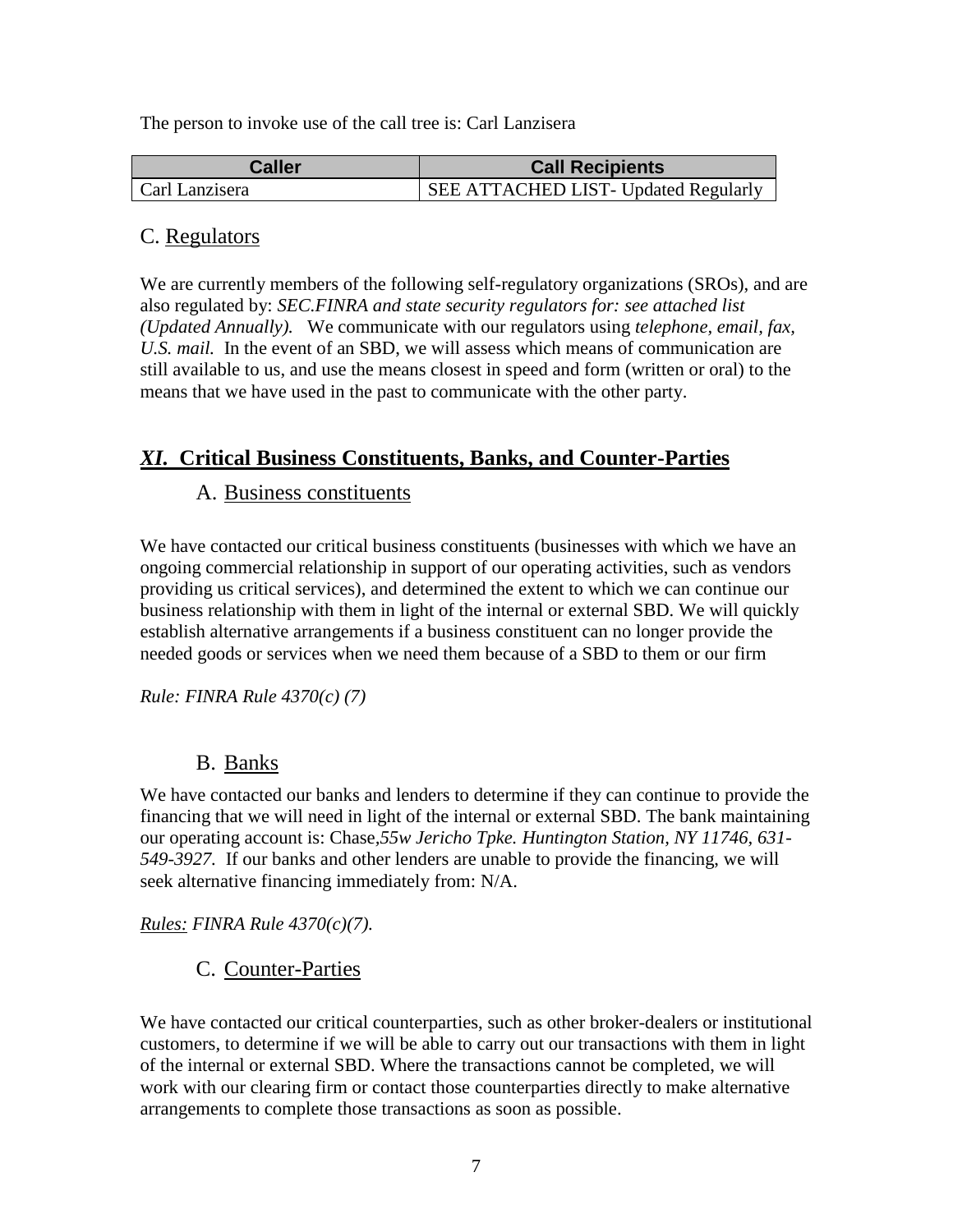*Rules: FINRA Rule 4370(c)(7).*

### **XII. Regulatory Reporting**

Our firm is subject to regulation by: the SEC and FINRA and state security regulators (see attached list). We now file reports with our regulators using paper copies in the U.S. mail, and electronically using fax, email and the Internet. In the event of an SBD, we will check with the SEC, FINRA and other regulators to determine which means of filing are still available to us, and use the means closest in speed and form (written or oral) to our previous filing method. In the event that we cannot contact our regulators, we will continue to file required reports using the communication means available to us. Our Finra contact person is Anthony Angottti 516-949-4261.

*Rule: FINRA Rule 4370(c)(8).*

### **XIII. Disclosure of Business Continuity Plan**

Attached is our written BCP disclosure statement we provide customers at account opening. We also mail it to customers upon request.

*Rule: FINRA Rule 4370(e).*

## **XIV. Updates and Annual Review**

Our firm will update this plan whenever we have a material change to our operations, structure, business or location or to those of our clearing firm. In addition, our firm will review this BCP annually, on September 1st, to modify it for any changes in our operations, structure, business or location or those of our clearing firm.

*Rule: FINRA Rule 4370(b).*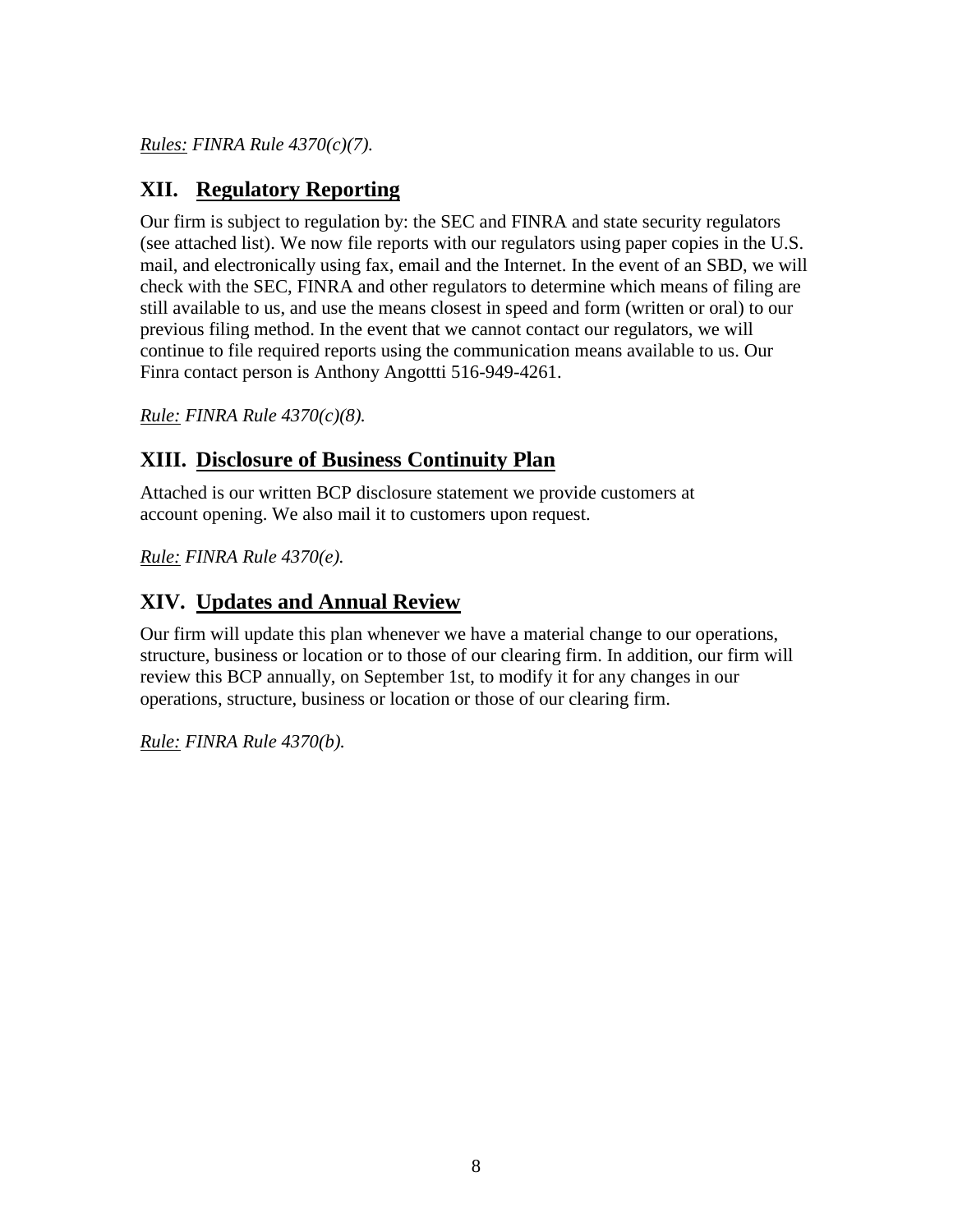# **XV. Senior Manager Approval**

I have approved this Business Continuity Plan as reasonably designed to enable our firm to meet its obligations to customers in the event of an SBD.

*Rule: FINRA Rule 4370(d).*

Signed:

Title: \_\_\_\_\_\_\_\_\_\_\_\_\_\_\_\_\_\_\_\_\_\_\_\_\_\_\_\_\_\_\_

Date: \_\_\_\_\_\_\_\_\_\_\_\_\_\_\_\_\_\_\_\_\_\_\_\_\_\_\_\_\_\_\_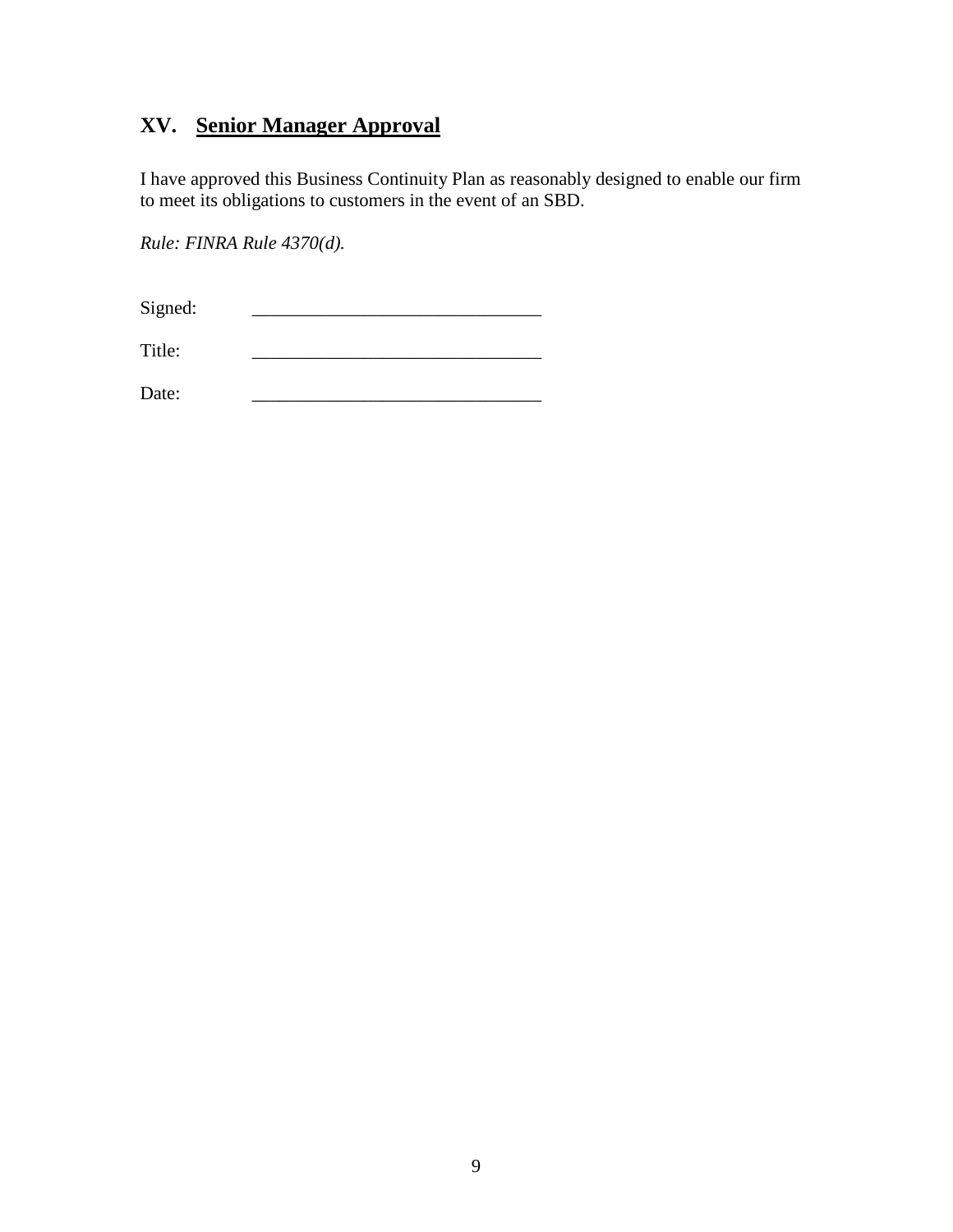#### **Federated Securities Business Continuity Planning**

Federated Securities has developed a Business Continuity Plan on how we will respond to events that significantly disrupt our business. Since the timing and impact of disasters and disruptions is unpredictable, we will have to be flexible in responding to actual events as they occur. With that in mind, we are providing you with this information on our business continuity plan.

**Contacting Us** – If after a significant business disruption, you cannot contact us as you usually do at 631-421-4499, Lanzisera@msn.com, you should call our alternative number 631-673-0101 or go to our website at [www.federatedsecurities.com.](http://www.federatedsecurities.com/)

**Our Business Continuity Plan** – We plan to quickly recover and resume business operations after a significant business disruption and respond by safeguarding our employees and property, making a financial and operational assessment, protecting the firm's books and records, and allowing our customers to transact business. In short, our business continuity plan is designed to permit our firm to resume operations as quickly as possible, given the scope and severity of the significant business disruption.

Our business continuity plan addresses: data backup and recovery; all mission critical systems; financial and operational assessments; alternative communications with customers, employees, and regulators; alternate physical location of employees; critical supplier, contractor, bank and counter-party impact; regulatory reporting; and assuring our customers prompt access to their funds and securities if we are unable to continue our business.

Our clearing firm, RBC Correspondent Services, backs up our important records in a geographically separate area. While every emergency situation poses unique problems based on external factors, such as time of day and the severity of the disruption, we have been advised by our clearing firm that its objective is to restore its own operations and be able to complete existing transactions and accept new transactions and payments throughout the year. Your orders and requests for funds and securities could be delayed during this period.

**Varying Disruptions** – Significant business disruptions can vary in their scope, such as only our firm, a single building housing our firm, the business district where our firm is located, the city where we are located, or the whole region. Within each of these areas, the severity of the disruption can also vary from minimal to severe. In a disruption to only our firm or a building housing our firm, we will transfer our operations to a local site when needed and expect to recover and resume business daily. In a disruption affecting our business district, city, or region, we will transfer our operations to a site outside of the affected area, and recover and resume business daily. In either situation, we plan to continue in business, transfer operations to our clearing firm if necessary, and notify you through our website [www.federatedsecurities.com.](http://www.federatedsecurities.com/) If the significant business disruption is so severe that it prevents us from remaining in business, we will assure our customer's prompt access to their funds and securities.

**For more information** – If you have questions about our business continuity planning, you can contact us at 631-421-4499.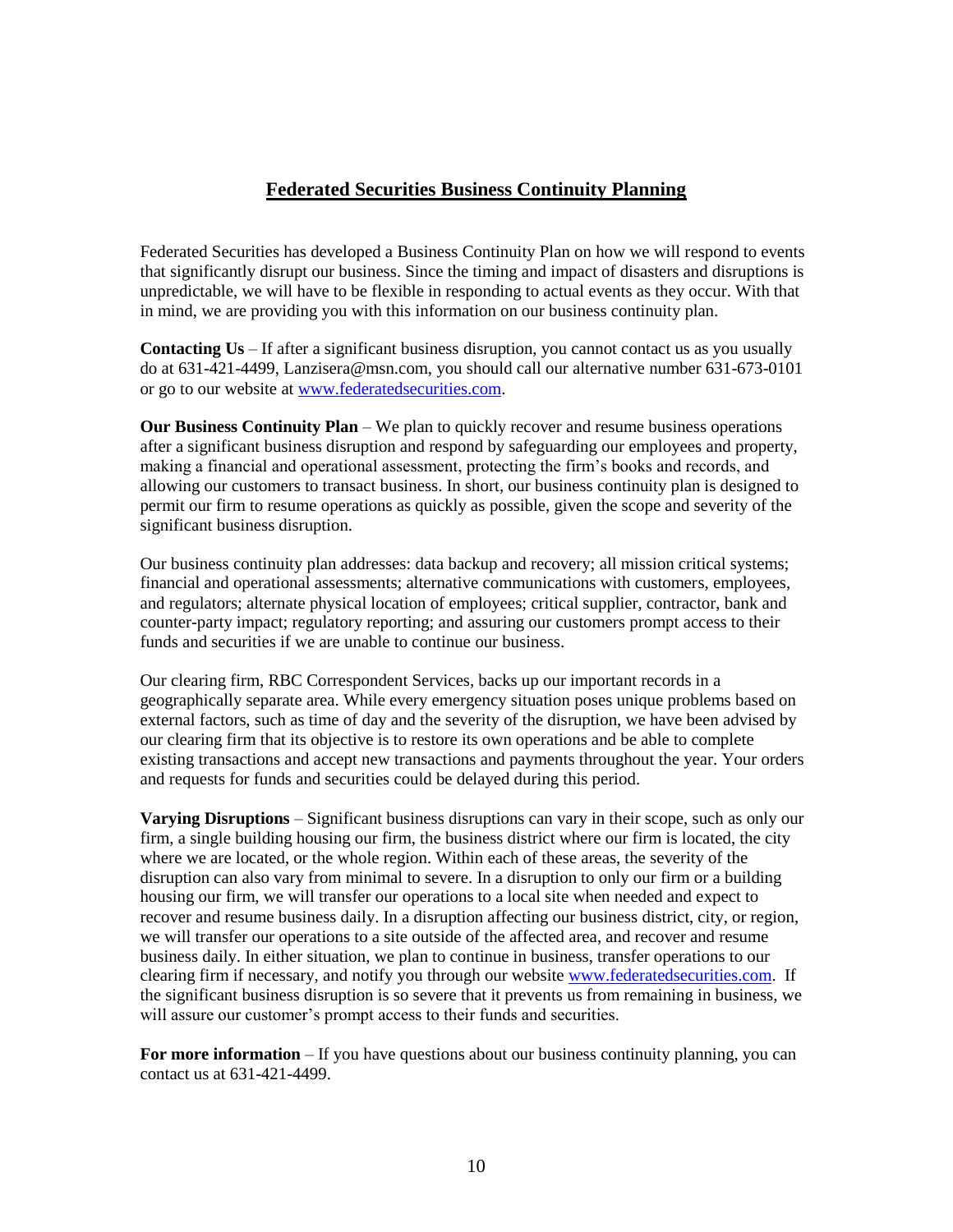## Call Tree Contact List 9/1/16

| Michael Battipaglia<br>30 Old West Mountain Rd<br>Ridgefield CT 06877<br>mgb@atlanticbenefits.com | W<br>$\mathbf{C}$<br>Best* h     | $(914)$ 242-9000<br>$(203)$ 313-9281<br>$(203)$ 431-3334   |
|---------------------------------------------------------------------------------------------------|----------------------------------|------------------------------------------------------------|
| <b>Bob Austra</b><br>3 Stony Ledge Drive<br>East Stroudsburg PA 18302<br>champjes@ptd.net         | $\boldsymbol{h}$<br>$\mathbf{C}$ | $(570)$ 223-2915                                           |
| Denise Goldsmith<br>39 Soundview Dr<br>Huntington NY 11743<br>dkg.federated@optimum.net           | $\mathbf h$<br>$\mathbf c$       | $(631)$ 424-8052<br>$(516)$ 901-6063                       |
| <b>Judy King</b><br>j1395king@yahoo.com                                                           | h<br>$\mathbf{C}$<br>pa          | $(631) 673 - 0107$<br>$(516)$ 946-0163<br>$(570)$ 476-6854 |
| Glenn M Lanaia<br>9 Southdown Ct<br>Huntington NY 11743<br>gmfi@aol.com                           | h<br>$\mathbf{C}$                | $(631)$ 271-0345<br>$(516) 768 - 2733$                     |
| Carl Lanzisera<br>lanzisera@msn.com                                                               | $\mathbf{C}$                     | $(516)$ 445-3727                                           |
| Allen Boxer<br>1019 Boulevard, unit 5<br>Seaside Heights NJ 08751<br>ab@acapital.biz              | $\mathbf{C}$                     | $(646)$ 408-5325                                           |
| David Marom<br>332 Bleeker St- STE 227<br>New York NY 10014<br>David@maromtech.com                | $\mathbf c$<br>W                 | $(917) 620 - 0754$<br>$(212)$ 691-9783                     |
| Joseph Ordonez<br>17 Fairfield Dr<br>Dix Hills NY 11746<br>bulljordonez@aim.com                   | $\boldsymbol{h}$<br>$\mathbf{C}$ | $(631)$ 243-1547<br>$(516)$ 906-6268                       |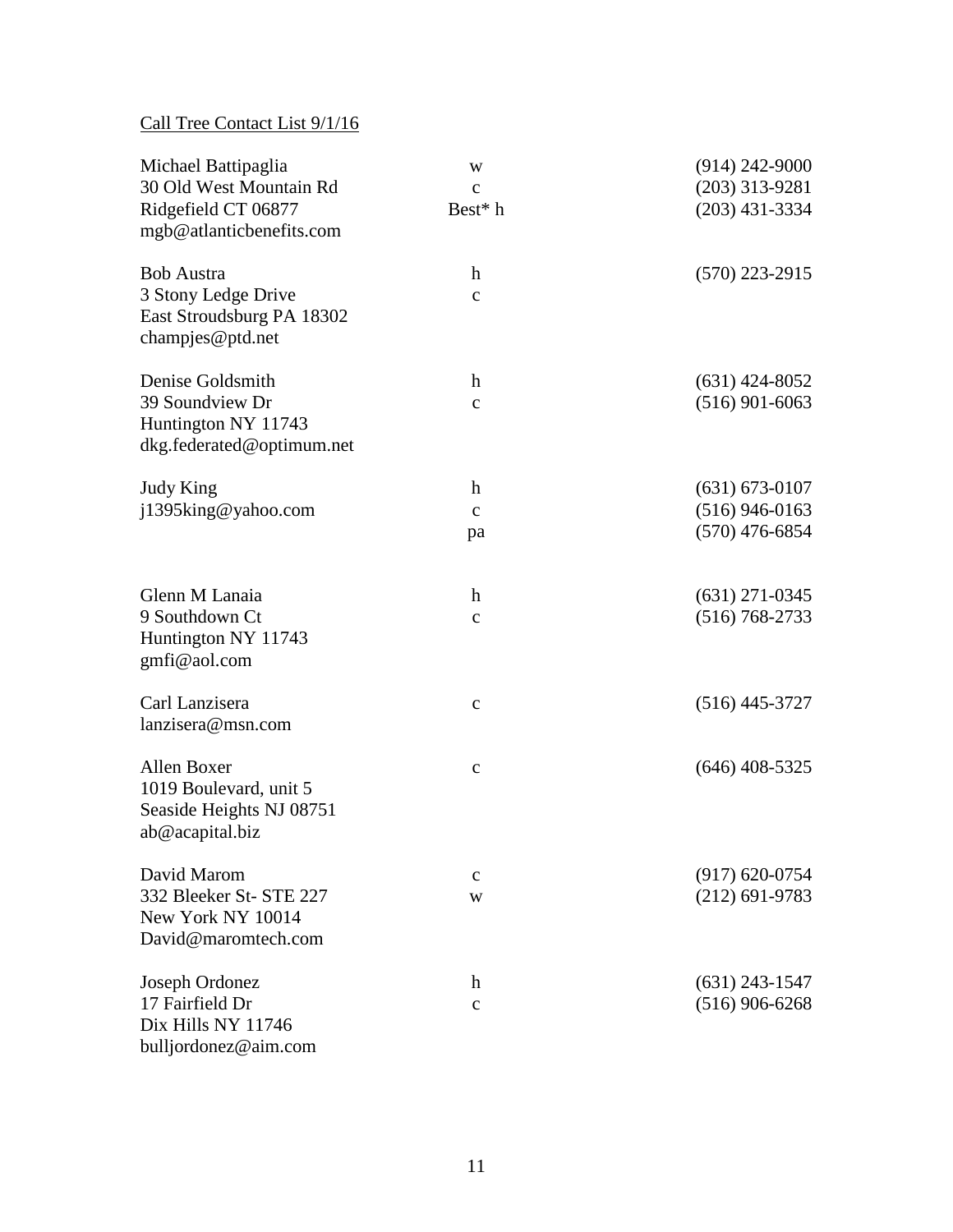Call Tree Contact List- Continued 9/1/16

| <b>Albert Prisco</b><br>211 4th Avenue<br>E. Northport NY 11731<br>alcar49@hotmail.com                   | $\mathbf h$<br>$\mathbf{C}$ | $(631) 623 - 6109$<br>$(631)$ 741-5042 |
|----------------------------------------------------------------------------------------------------------|-----------------------------|----------------------------------------|
| <b>Chantelle O'Toole Rosethal</b><br>8259 Emerald Ave<br>Parlkland, FL 33076<br>cotoole@closolutions.com | $\mathbf{C}$<br>w/h         | $(917)$ 968-4553<br>$(212)$ 712-2925   |
| Joseph A Smith<br>9 Jake Drive<br>Tinton Falls NJ 07753<br>dispecialist1@gmail.com                       | $\mathbf{C}$                | $(551) 655-2919$                       |
| Marc Steinman                                                                                            | h                           | $(631)$ 423-5097                       |
| 4 Homecrest Ave<br>Huntington Sta, NY 11746<br>marc198@optonline.net                                     | $\mathbf{C}$                | $(516) 635 - 5484$                     |
| Dennis Vanek                                                                                             | h                           | $(631)$ 271-4936                       |
| 6 Herrels Circle<br>Melville NY 11747<br>dexter11@optonline.net                                          | $**$                        | $(631)$ 827-3703                       |
| Joyce Schorr                                                                                             | $\boldsymbol{h}$            | $(631)$ 271-5109                       |
|                                                                                                          | $\mathbf c$                 | (516) 330-4917                         |